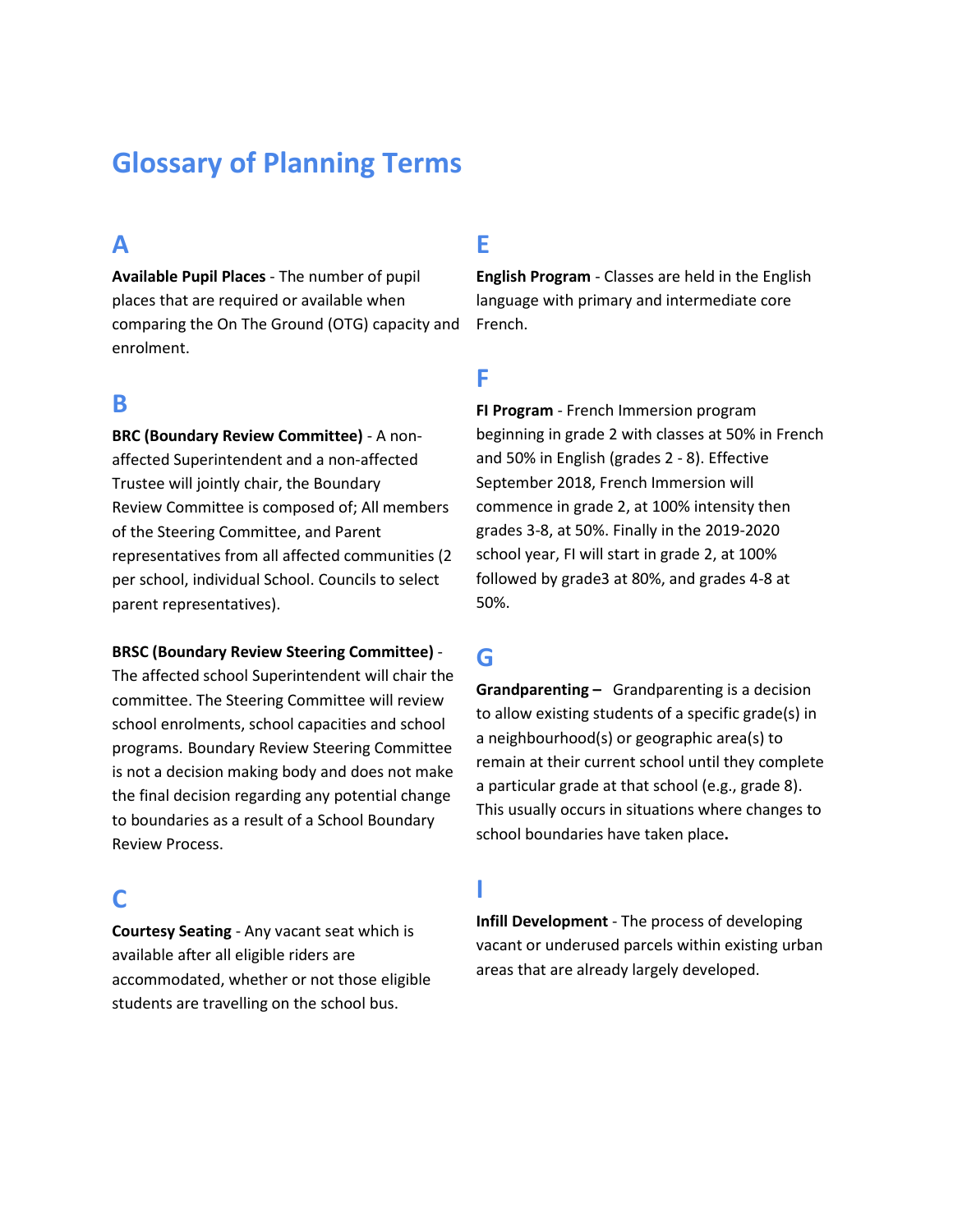# **L**

**LTAP** (Long Term Accommodation Plan) - An annually reviewed planning document that provides enrolment projections and guides accommodation planning for a 10-year period. The 2015-2016 LTAP can be accessed via the HDSB website [\(link\)](https://www.hdsb.ca/our-board/Pages/Publications/Long%20Term-Accommodation-Plan.aspx).

## **O**

**Optional Attendance -** Where a student is granted permission to attend a school other than their designated home school. The permission is only for one year and transportation is not provided. Status is reviewed annually.

**OTG** (On The Ground Capacity) - Provinciallyrecognized pupil place capacity of the school building, which may include additions, or alterations to the school building. This figure is recognized as the operating capacity of the school. This figure does not include portables or portapaks.

#### **P**

**Portable -** Is a modular classroom, which by design can be moved and relocated as required. This space is considered not permanent and is excluded from the school's OTG capacity.

**Portapak -** Are pre-engineered (self-sufficient) multiple classrooms assembled under a common roof and constructed on a foundation (usually caisson piers) and attached to a school. This space is considered not permanent and is excluded from the school's OTG capacity.

# **S**

**Self-Contained Special Education (SC-SPED)** -

Program that is based on and modified by the results of continuous assessment and evaluation and that includes a plan containing specific objectives and an outline of services that meets student needs. Instruction is provided to students that require assistance from a qualified Special Education Teacher. Student may be integrated into a regular classroom setting as appropriate.

**Secondary Review Area (SRA)** - ERAs and SRAs are developed by planning staff in order to analyze community trends on a more detailed rather than if the data were organized municipally or regionally. These geographic areas are typically comprised of a number of schools however some ERAs and SRAs may have no schools.

**Shortage of Pupil Places** - The lack of available pupil places.

# **T**

**Total Capacity** - Is the total of the OTG pupil places, portable and portapak capacity pupil places.

## **U**

**Utilization Rate (UTZ)** - School enrolments divided by the school OTG capacity.